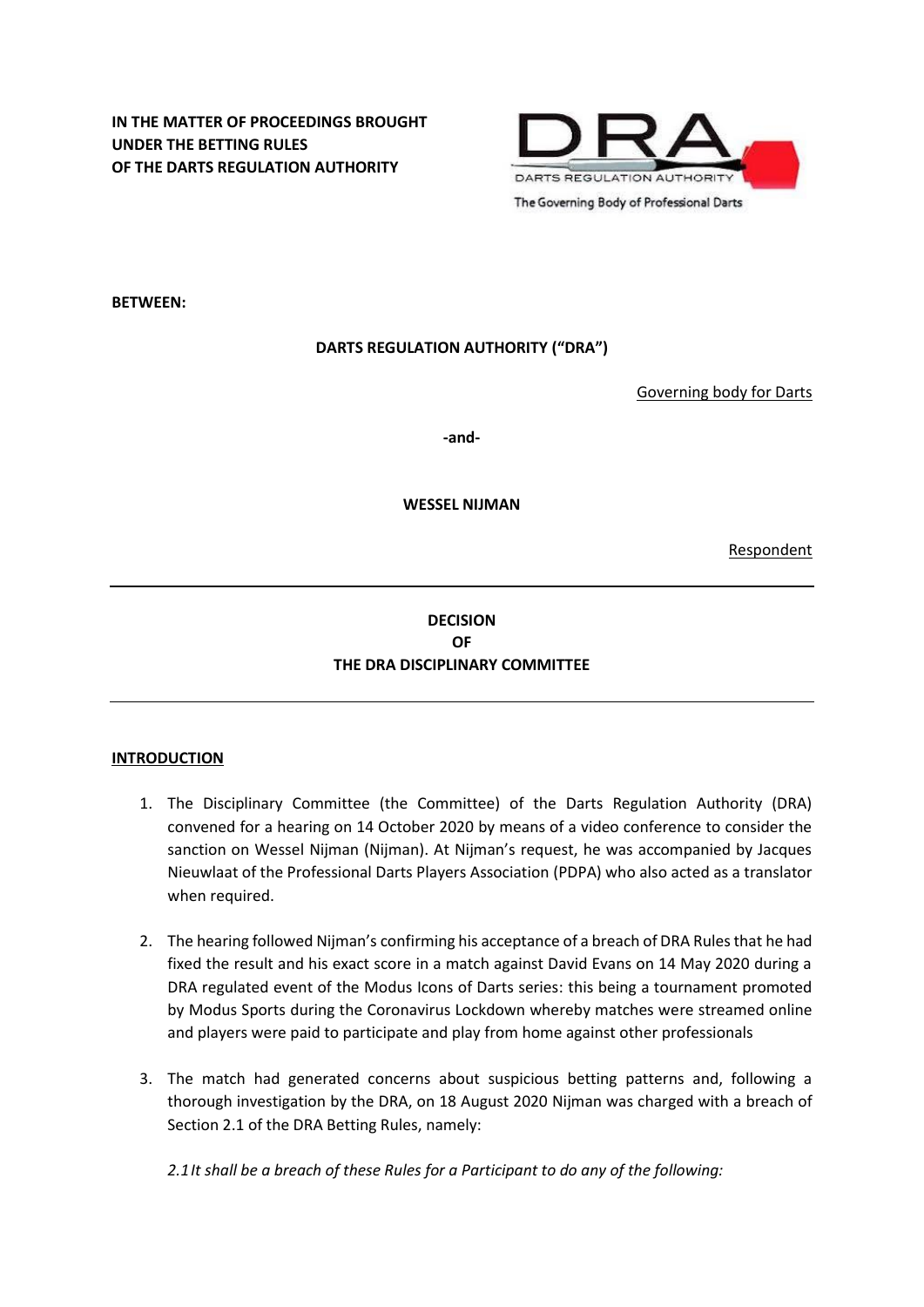- *2.1.2. Corruption: (i) to fix or contrive, or to be a party to any effort to fix or contrive, the result, score, progress, conduct or any other aspect of the Darts Event;*
- *2.1.3. Misuse of inside information: (i) to use for betting purposes, or to provide to any other person for such purposes, any information relating to the Darts Event that the Participant possesses by virtue of their position within the sport that is not in the public domain or readily accessible by the public.*
- 4. Nijman admitted this breach during an interview with the DRA on 17 July 2020 and by means of a subsequent written statement signed by him. In summary, he stated that he had agreed with others to fix his match against David Evans by ensuring that he did not win any legs, thus enabling others to bet with certainty on a 0:5 outcome. Nijman agreed to do this for a payment of 10,000 Euros which he was to share with an associate who acted as a go between with the corrupt bettors.

### **SANCTIONS HEARING**

- 5. Nijman confirmed again at the Sanction Hearing his admission to the charge and the breach of DRA Betting Rules 2.1 (as charged under 2.1.1 and 2.1.2) was recorded as found proven. Written submissions on sanction were invited from both the DRA and Nijman. The DRA had pursuant to a Directions Order of 29 September 2020 lodged Submissions on Sanction and Costs dated 2 October 2020. Nijman attended the hearing and made personal representations.
- 6. In determining an appropriate sanction and penalty, the Committee was cognisant of the need to protect the integrity, image, and reputation of the sport of darts. In order to achieve this, it was considered that a sanction was required that:
	- be sufficient to prevent a corrupt participant engaging in the sport;
	- deterred others from engaging in such conduct;
	- demonstrated an intolerance of corruption by its investigation, discovery, and sanction; and
	- was proportionate to the seriousness of the breach and its circumstances.
- 7. The Committee considered that the breach amounted to the most serious misconduct by a sportsman, striking at the heart of the ethos of competitive sport, and damaging the integrity and reputation of the sport. It had also been committed for personal gain.
- 8. The Committee also took into account the mitigation put forward in that Nijman had made an early and full admission of the offence and that he had not been the instigator of the corrupt scheme.
- 9. It was noted that Nijman's associate who was not subject to the DRA Rules still retained unspent 2000 EUR, the total sum in the event ultimately received from the relevant third parties. It was also noted by the Committee that the matters relating to this charge are being considered by the relevant Dutch law enforcement authorities. It was considered that the conduct of such an investigation and the disposal of any money generated as a result of potential criminal conduct is a matter for the Dutch authorities.